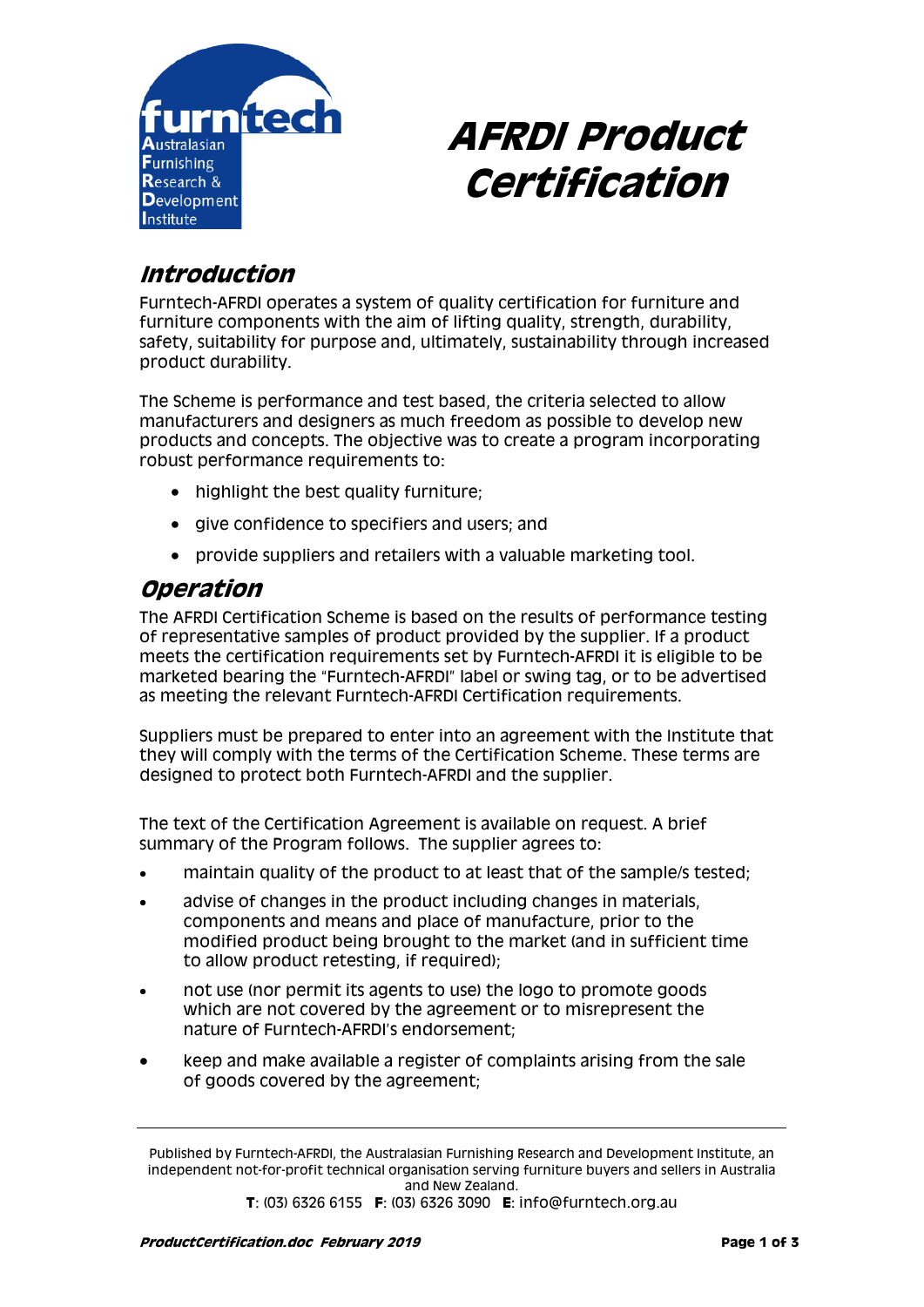- submit goods for audit at least every three years or, if required, retest when standards change;
- agree to random checks (or targeted checks where there is reasonable cause) of the quality of products covered by the licence agreement;
- maintain an adequate product liability insurance cover; and
- pay the required licence fee.

In return, Furntech-AFRDI agrees to:

- permit the use of the appropriate AFRDI logo to promote goods covered by the agreement; and
- to commend goods covered by the agreement in lists published on our website.

#### **Certification Criteria**

**The Institute has clearly defined certification criteria for various items of furniture and furniture components. These are continually being expanded to meet demand.** 

The criteria generally include requirements for:

- (i) strength
- (ii) durability
- (iii) stability
- (iv) function e.g. fitness for purpose (usually including ergonomic and basic safety criteria)
- (v) ignitability (where appropriate)
- (vi) reasonable finish and workmanship

**The performance criteria adopted for Certification are usually based on Australian and New Zealand standards, or AFRDI standards, or – where these are not available or relevant – on other well recognised standards, such as ISO, British, CEN, BIFMA or ASTM, for example. In some instances where none of these exist, we may develop a set of customised requirements. Whichever route to certification is taken each of the requirements listed above must be met to our satisfaction.** 

Sometimes there are several levels of performance criteria available to the product supplier within the certification classification. For example, office and contract chairs may conform with up to three test levels for strength and durability depending on the severity of the intended final use. Typical performance levels for height adjustable office chairs are:

- (a) Level 4 basic commercial applications
- (b) Level 5 heavy commercial and industrial
- (c) Level 6 severe commercial and heavy industrial

**T**: (03) 6326 6155 **F**: (03) 6326 3090 **E**: info@furntech.org.au

Published by Furntech-AFRDI, the Australasian Furnishing Research and Development Institute, an independent not-for-profit technical organisation serving furniture buyers and sellers in Australia and New Zealand.